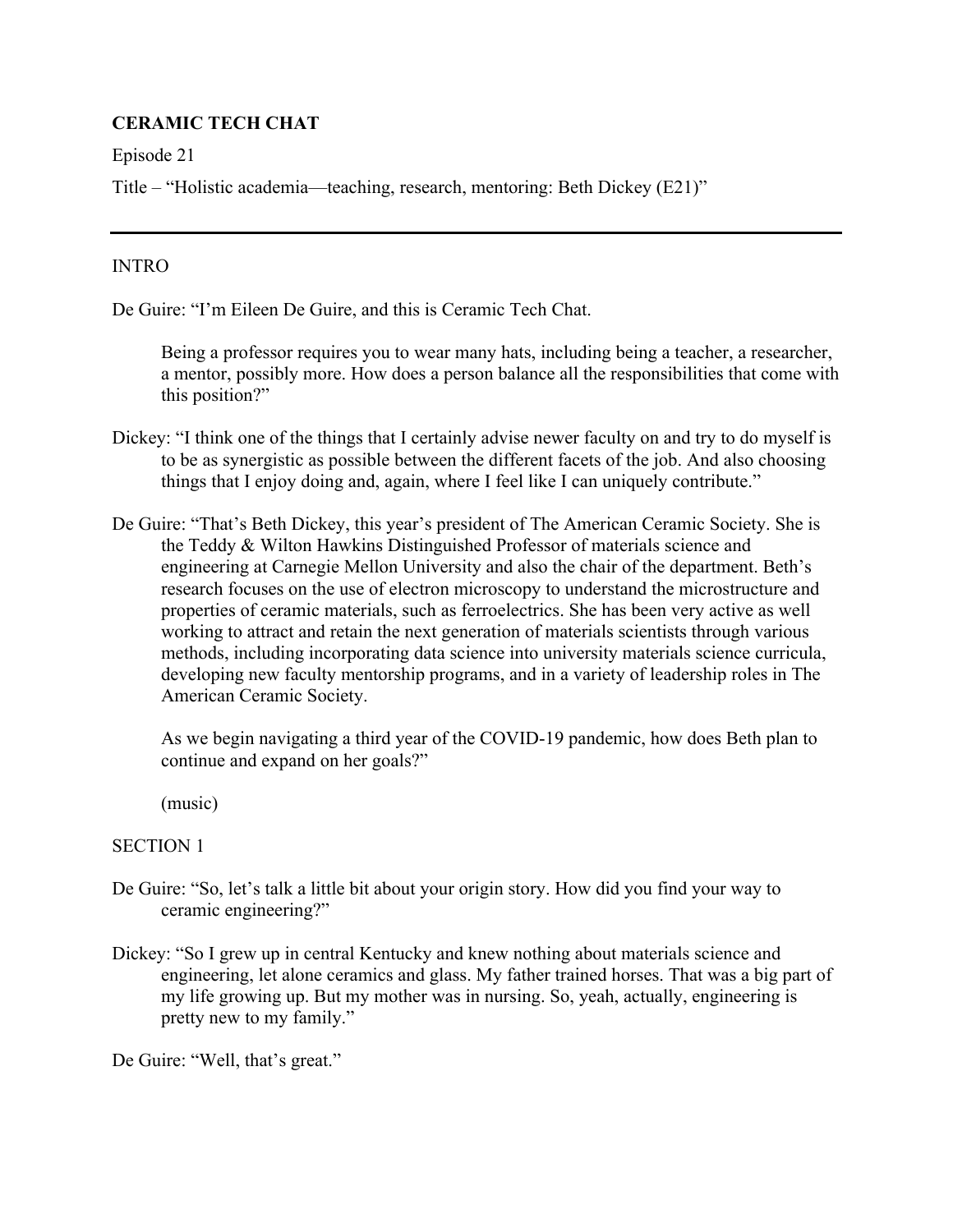Dickey: "So I was first introduced just to the area of materials science and engineering during high school. I was very fortunate that the University of Kentucky had programs with my public high school where they interacted with our physics and our chemistry classes in the high school. And really through outreach events from the university I first got exposed to materials science and engineering, and through that exposure ended up choosing that as my major when I went to college. And, I did go to the University of Kentucky and got my bachelor's degree from there, and got enamored with the discipline, and it's clearly stuck with me through my entire career.

 A very eventful, I think, moment, and influential thing that I did was after my freshman year in college, I went to Oakridge National Laboratory and did an internship there in what was the high-temperature materials lab, HTML. And there was a very sizable ceramics group at that time, and there still is a lot of ceramic activity. At that time in the late 80s, it was focused on high-temperature ceramics for ceramic engines and those sorts of things. So that was really my first exposure to this specific discipline."

De Guire: "Okay. When you started off, did you anticipate you would go as far as a PhD?"

Dickey: "No. I am the first PhD in at least my close family. So, it was not something that I had thought about specifically. It was probably junior year of undergraduate school that I started to think about what I was going to do next. And I was enjoying learning and was, you know, inclined to go to graduate school, so I started exploring graduate school opportunities and chose that path and went to Northwestern University for my PhD. And so then, I continued to be involved actually in ceramics during my PhD, and that's when I became first a member of The American Ceramic Society, was as a graduate student."

De Guire: "Great. What was your PhD subject?"

- Dickey: "So, I studied ceramic composites but was very focused on characterizing interfaces in those composites. So, really I think my expertise is in electron microscopy because electron microscopy, specifically transmission electron microscopy, lends itself well to studying things like grain boundary and interfacial phenomena. That's where I've kind of married my expertise in microscopy with ceramic science. A lot of what I do is very much focused on defects in materials and understanding structure and chemistry of those defects, things like grain boundaries and interfaces, and then connecting that to properties of those interfaces."
- De Guire: "I think a lot of your work right now is also in the area of electroceramics. And so, how did you get interested in the electroceramics? From the High-Temperature Materials Lab to the composites to electrical ceramic seems like a kind of unusual pathway."
- Dickey: "So I became increasingly involved in electroceramics as a faculty member. And in particular, I spent 10 years in my career at Penn State University on the faculty there. And there is a large emphasis on electroceramics at that university, and so through collaborations with colleagues there, my research became more focused and directed on electronic ceramics. I still work in that area quite a bit. So, dielectric materials used for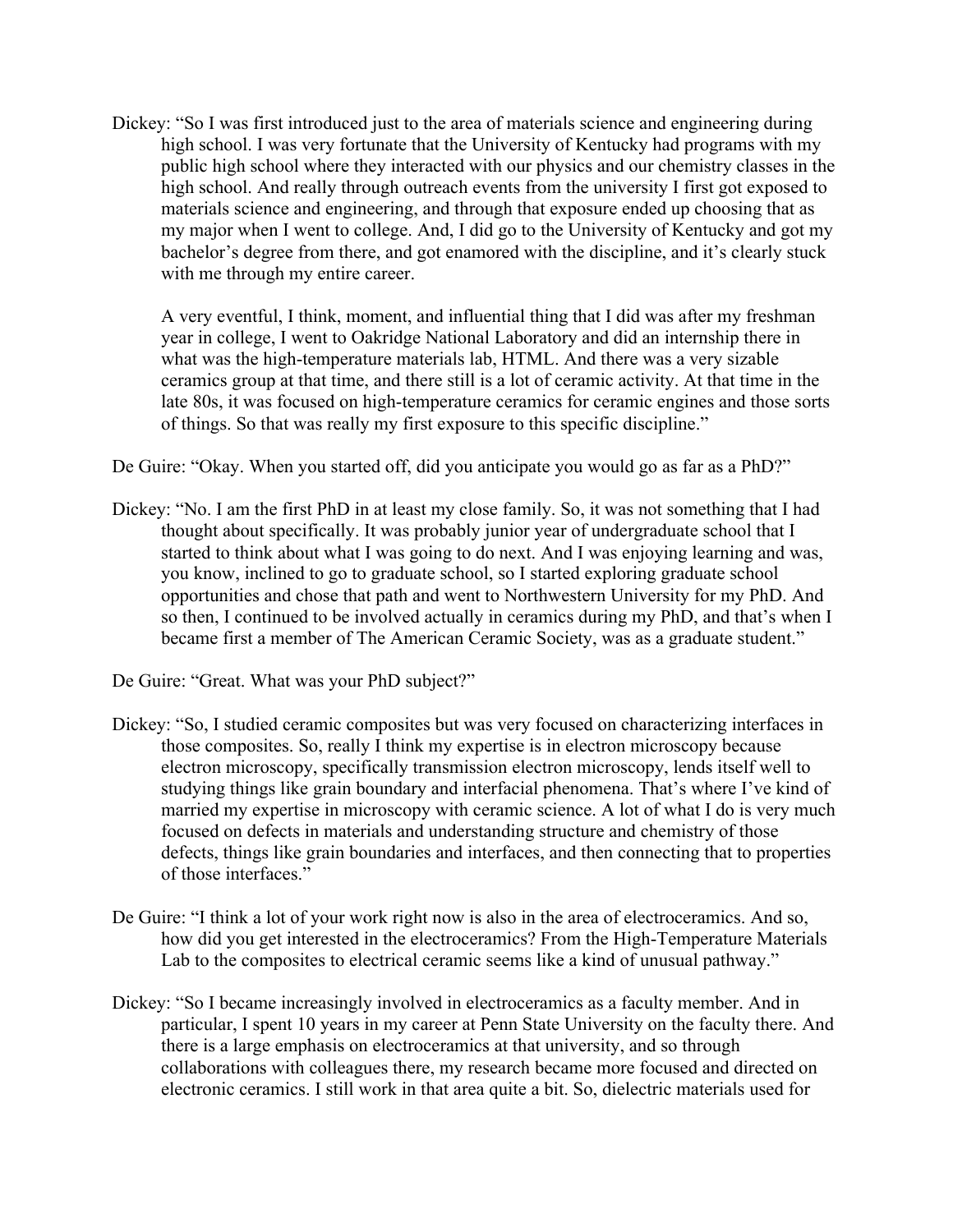applications like capacitors or electrostatic energy storage devices for a number of applications is where I've focused my most recent efforts. And it's been a great community that I've connected with, both academic community and industry community. So, I felt like I've been able to bring some unique contributions to the research and development of those types of materials. Again, that's very connected to electron microscopy and being able to understand chemistry, chemical segregation to grain boundaries, even smaller length scales, understanding where dopants go in the crystalline lattice and being able to measure issues or phenomena, such as a segregation of those dopants, and most recently, connecting that local chemistry to local atomic structure and also local polarization."

- De Guire: "What are some of the bigger industrial challenges that exist in the electroceramics area, like dialectics, that academics are working to help solve?"
- Dickey: "There's several trends, one of which is miniaturization. So, a lot of these materials are used in electronic devices and commercial electronic devices or aerospace where there's definitely a driving force to miniaturize things. And some of the physics starts to get very different when you get to very small length scales, and that is something that the community is trying to understand. Also, the processing can become quite different and challenging as you miniaturize devices. So, there's significant processing science that's going on and how you do things and make devices at much smaller length scales.

So, those are a couple of large challenges I think that face the industry. And we try to contribute, from my perspective, very fundamental science and understanding that helps guide thinking in the engineering of those materials."

- De Guire: "You've also been of the leaders in identifying the role of data science in materials science, and I think you had a program when you were at North Carolina State University in that area. So, can you talk a little bit about this emerging role and need for materials scientists to understand how to work with data?"
- Dickey: "Yeah, this is…even though my background is not in data sciences, certainly I recognized, I think it's about six years ago when I wrote this proposal to the National Science Foundation to develop a traineeship program that brought together materials scientists with applied mathematicians and statisticians to really think about how we do teach students in materials science and engineering, ceramic science and engineering, about the data sciences and how it influences what they do.

And some of the motivations for that were that data is a lot more freely available. And that can be at the academic level where you're using state-of-the-art microscopes or diffractometers or beam sources, let's say the Advanced Photon Source, where you're just generating very large volumes of data. And so, you need a certain level skill set just to be able to handle that data and to know how to analyze it and extract useful information from it. But even in industry, right now, we can put sensors on things and be collecting data at a very high rate and making the most use of that data to inform us on quality control or process control, a number of issues.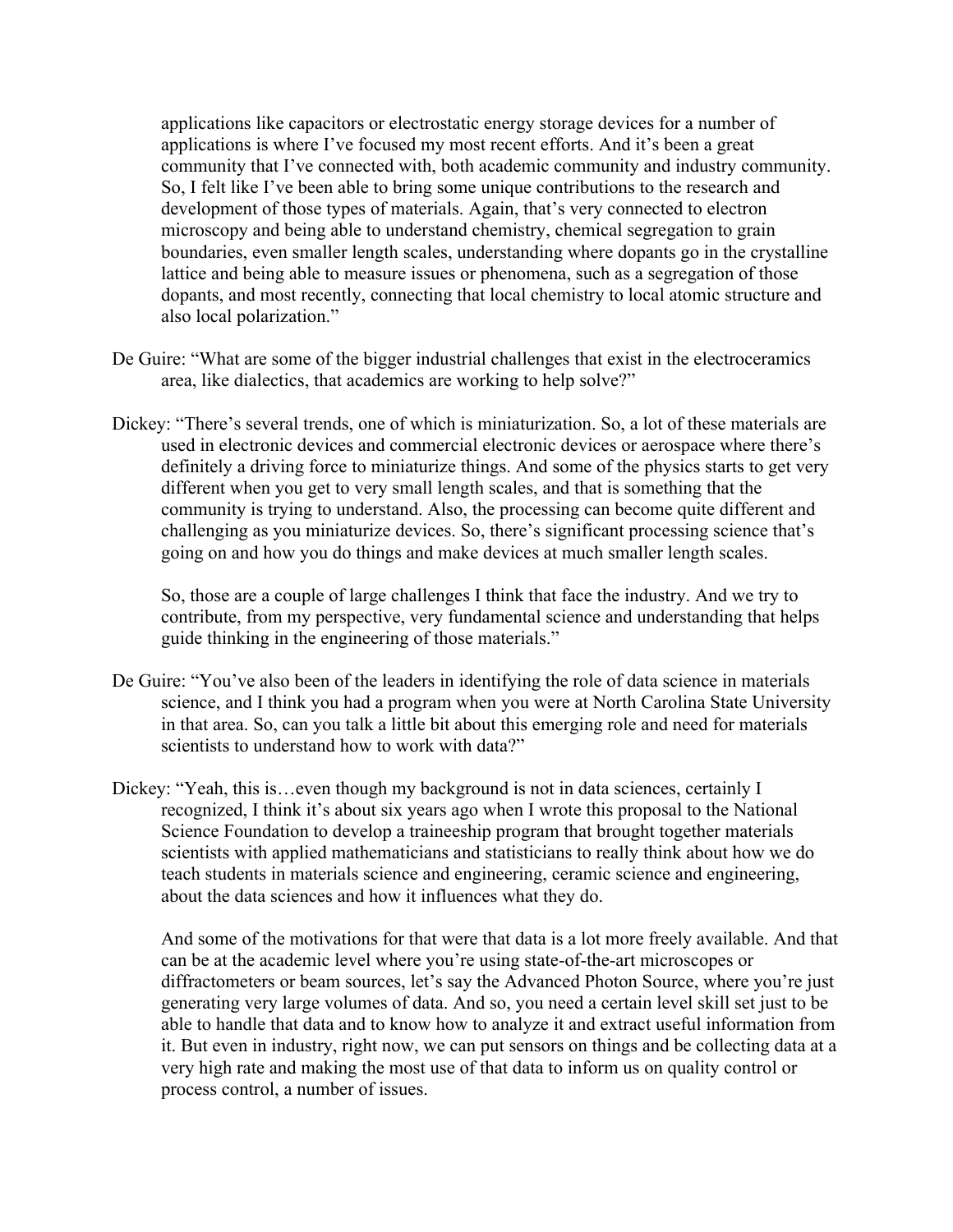So, it's a growing trend, and I think that having basic data science and statistics skills is part of the toolkit that we need to have as material scientists. So, integrating those concepts into our curriculum at both the undergraduate and graduate level is really quite important. And, you have to do that in a really efficient way because you can't just keep adding classes and years on to the curriculum. Fortunately, even at my current institution at Carnegie Mellon University, there's I think broad recognition of the significance of this issue and there's a lot of innovative educators and leaders who are really changing and modernizing the curriculum for students, and I think it's quite important."

(music)

### SECTION 2

De Guire: "So how did you choose a career in academia? Had you anticipated that?"

Dickey: "It wasn't completely by chance, and actually, I usually give this advice to graduate students who are a bit unsure about what they want to do for the next step in their career. I tried to always just keep my options open. As a graduate student, I definitely tried to inform myself about what the options were for a career, and actually that's where The American Ceramic Society was quite helpful, because it gave me a way to engage with not only other academics but industry, you know, primarily through the meetings.

So, I didn't have a definitive idea of exactly what I wanted to do after graduate school. I was actually planning on doing a postdoc, and I got an email from the dean of the College of Engineering at the University of Kentucky where I did my undergraduate studies telling me that there was a faculty position open and I should apply for it. So, it was a little bit by chance that that happened. I thought, 'Well, I'll apply. It will be a good exercise. I'll learn a lot from it. And then maybe after I do my postdoc, I'll come back and do it for real.' Well, I ended up getting an offer for the position. What to do? So, I decided it was a smart thing to take the offer, so I did, and I started my academic career back at my alma mater at University of Kentucky and spent four years there.

It was great. It really helped launch my academic career. So, it wasn't designed to happen that way, but it did, and, you know, again, I think it's positioning yourself to take advantage of what opportunities come your way is kind of how I've navigated my career."

- De Guire: "So I've heard you speak in other venues about the importance of mentors, mentors you've had. Can you talk a little bit about what mentoring has meant to you, how you've benefited from it, and then how you pass that forward as a mentor yourself to other people that are part of your life?"
- Dickey: "Yeah. I certainly have benefited from a number of people. There's the more obvious mentors, who are your teachers or your dissertation advisors, who are clearly, part of their responsibility is to help not just advise you but to mentor you. And I've had many, many informal mentors over the years that pop up in different places. Some of them through The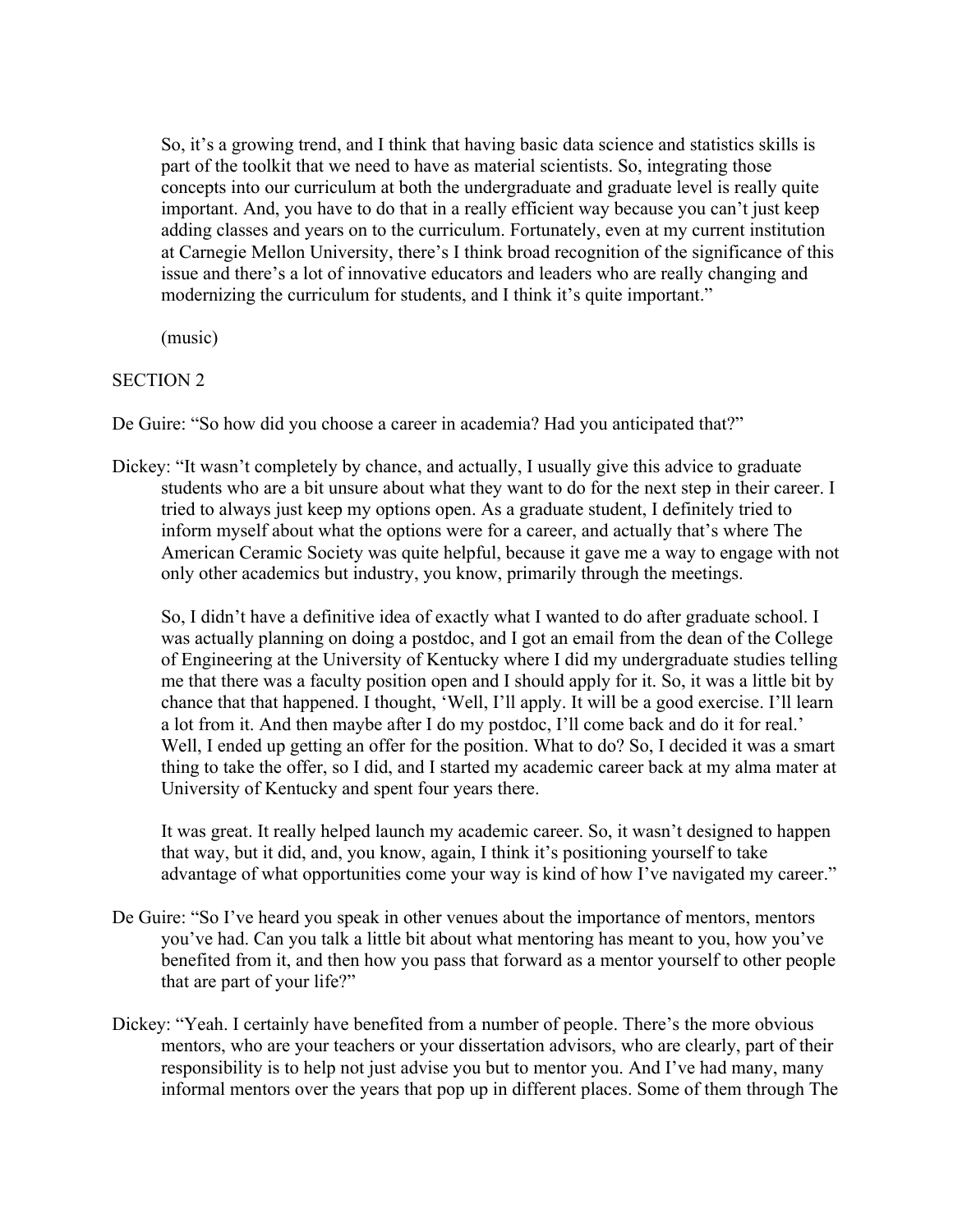American Ceramic Society. Some through even personal connections that maybe aren't in our discipline, but they may be leaders in different technology spaces. But you just get to know them and you develop relationships with them and can learn things from them.

So, I view mentoring as kind of a network thing. There's not just one specific person. I think need to be cognizant of who actually is in your mentor network, because if you think about who's influencing you and who you're learning from, if you step back, you kind of see that there's a large group of people probably that are in some way helping you and mentoring you. So, I try to be aware of and thankful for those people who have influenced my career. On the other side of things, I work to try to be a good mentor with undergraduate students, graduate students as a whole. I've had some opportunities in my career to provide leadership at the departmental level for the entire graduate student body. And that's been great, you know, where you get 100 PhD students and serve as a resource for them. And certainly, my own PhD advisees, there you really have an opportunity for a lot of hands-on mentoring of those students. But I also am very open to and encourage people who may be at other institutions, young faculty for sure, to know that I'm a resource for them if they need advice on particular things. So, I've tried to serve in that role myself personally.

But also, through The American Ceramic Society, I think we have an opportunity to do a lot more around mentoring. There's a lot with our students, and a very robust mentoring program with the PCSA [President's Council of Student Advisors]. But, as you know, part of the strategic plan moving forward is to really provide more opportunities for mentoring through people's careers, not just as they're students but as they're young professionals or mid-career professionals. And I think connecting people, and The American Ceramic Society playing an active role in connecting people through mentor–mentee programs, is really important, and one of the things that we'll be working on this next year in particular."

(music)

## BREAK

De Guire: "ACerS Mentor Programs aim to connect members in an impactful way to help them grow personally and professionally. ACerS currently offers a mentorship program aimed at students and also a new program aimed at young faculty. Learn more at www.ceramics.org/mentorship."

## SECTION 3

De Guire: "So how did you first hear about The American Ceramic Society?"

Dickey: "So, I became a member in graduate school, and I can remember my first meeting, actually, professional meeting was as at an American Ceramic Society meeting, and I think it was in Cincinnati, Ohio, if I'm remembering correctly. But I had done internships before then, at Oak Ridge National Lab, and worked with a couple of different ceramics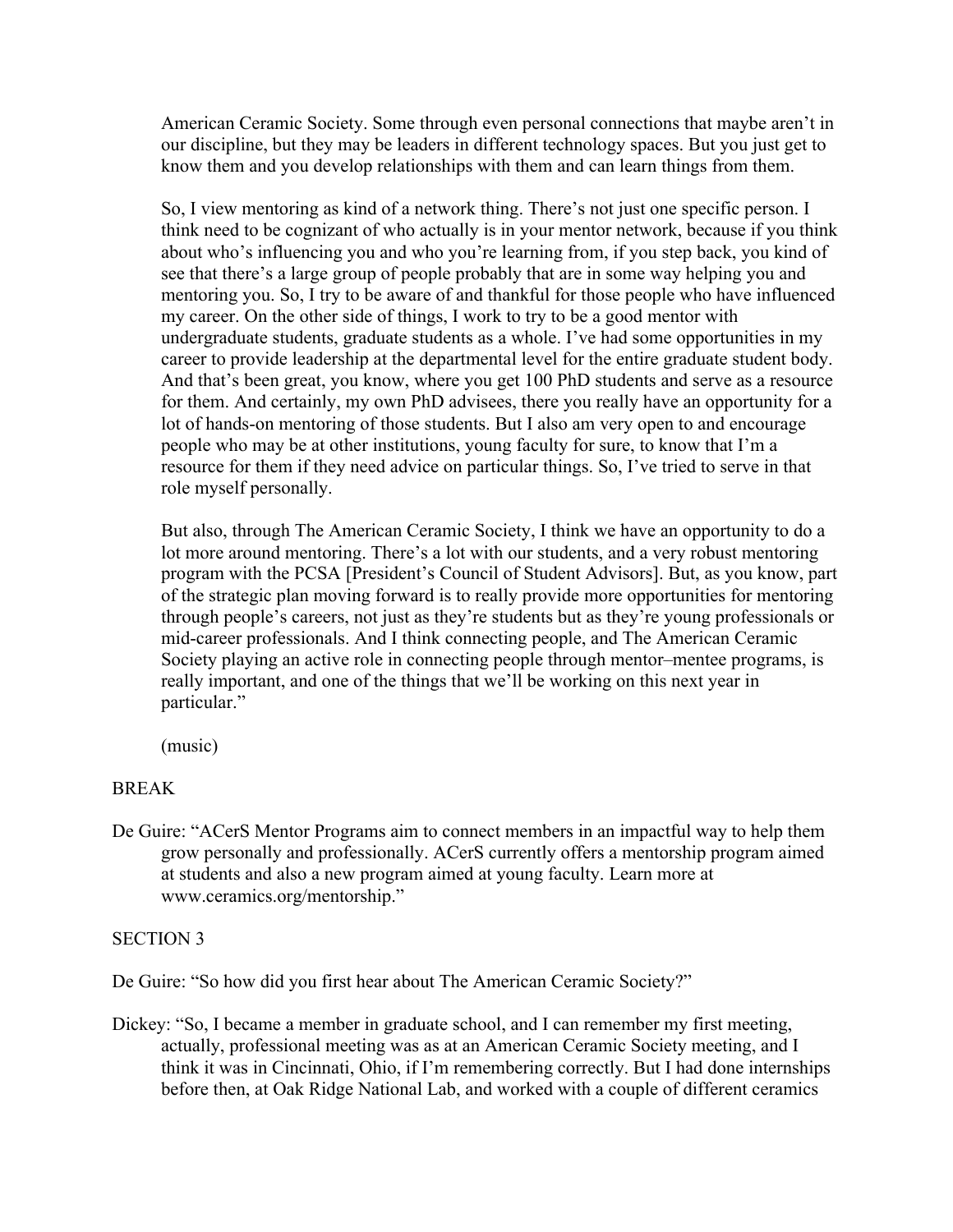groups there. And they were all very involved in The American Ceramic Society, and I knew that it was important to them. And actually, I do remember at my first meeting at The American Ceramic Society as a graduate student seeing the people that I had interned with at Oakridge National Lab and being able to reconnect with them. And I think that was my first realization, is that the meetings themselves are that connection point. So, people that you meet in the industry or in academia from all over the world, there's this focal point at the meetings where you actually get to see them and talk to them and network in person, and that's really important."

- De Guire: "So you are the incoming ACerS president, and you already mentioned one of the goals that relates to the strategic plan. So, why don't we talk a little bit now about what your goals are for your presidential year?"
- Dickey: "Yeah, I think one of the largest objectives is to continue to work with the staff and the Executive Committee and the Board of Directors to make sure that the Society stays and remains operationally and financially healthy as we go through another year of having to adapt what we do in the Society and be responsive to what's happening with the global pandemic. We've done a great job over the last year, and the Society is extremely healthy, but I think we're still learning from that experience and probably still going to be reacting to certain situations that come up through the year that we can't predict. Fortunately, we've got a great group of people who now have experienced navigating these issues and being pretty nimble. So, I have to recognize that we will most likely still be spending time thinking and navigating through the rest of the pandemic.

Then the next big goal is to move from the strategic planning process that we've spent the last year on, and hopefully many of our members who may be listening participated in that process, and operationalizing that and really putting into action that strategic plan and also monitoring our progress. So, we're going to think a lot over the next couple months about connecting with our Division leaders and our Section leaders on how to implement the strategic plan and then think about what data we want to monitor to assess how effective we're being in the strategic plan.

So, broadly speaking, the strategic plan first has goals about increasing membership and membership engagement, so that we are connecting with everyone who could really benefit from being part of the Society and who should be having a voice in what we're doing in education, research & development, and manufacturing around glass and in ceramic materials. We also, and I know you've very involved in this, Eileen, in developing programming and content that really meets industry's needs. I think one of the strengths of The American Ceramic Society is it really brings together academic research and education with industry, and it's a super important interface between those two communities, and that's a real strength of the Society. And so, meeting the needs of industry, but also calling on industry to help, getting back to mentorship, help having them play a role in mentoring our students and our young professionals and being involved in their professional development.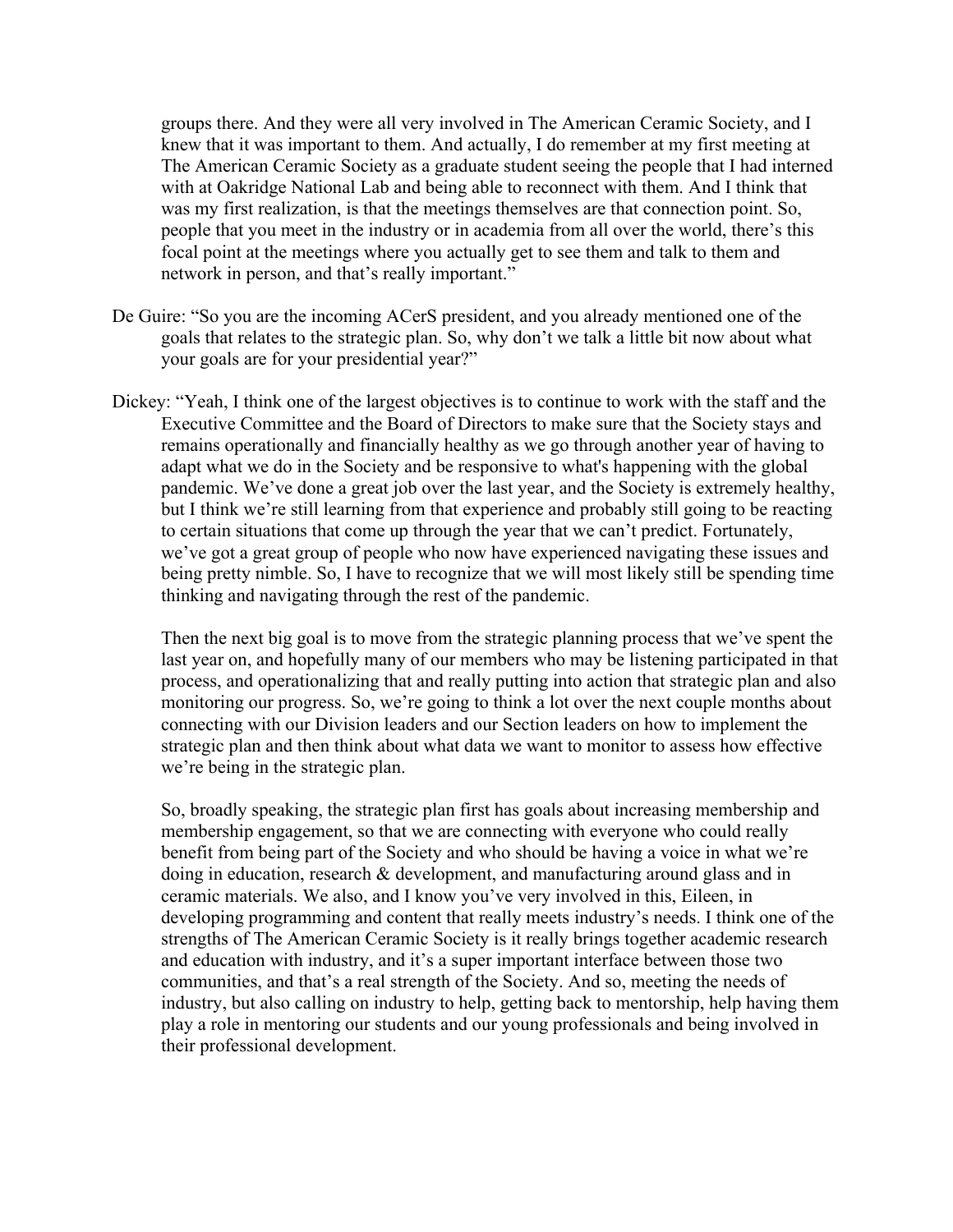A third focus area of the strategic plan is to expand our global culture of inclusion. We've placed a lot of emphasis on diversity, equity, and inclusion and really making sure that that is being addressed at all levels of the Society. So we're going to continue to make sure that best practices are well integrated throughout the structure of the Society. And another initiative that we started this year that we want to continue is to partner with other organizations, especially minority serving organizations and institutions, so that we're working with them and supporting them and, hopefully, attracting new people into our community.

Educational programs is another important key area, and you've led the effort, Eileen, over this past year to really develop and enhance our online learning program and that has been a great success. Industry certainly has taken advantage of it. I have taken advantage of it with my students. And there's I think a real need in the community to have more content and learning opportunities around ceramic and glass. That's going to be a growing effort in this coming year and from then on.

And then finally working with the Ceramic and Glass Industry Foundation is another goal of the strategic plan. To work with them to bring in the newest people into our community and just broadly increasing the awareness of the importance of glass and ceramic industry to this country and to the world, and to attract new people into the profession.

Part of that will be taking advantage of the fact that 2022 is the International Year of Glass, as designated by the UN. That is a real opportunity for us to share with the very broadest community what glass science, engineering, and art does for us and to share that and teach, you know, people about what we do in glass and glass-ceramics."

- De Guire: "Right. And this is the first time that the United Nations' year designation has been for a material. So, even beyond glass, it really draws attention to materials science and engineering that, you know, we can engineer materials for certain applications, and they have huge impacts on how we live. So, I think it's even bigger than glass."
- Dickey: "Yeah, absolutely. And the opportunity to share with people the real science and engineering behind something that they're familiar with on a daily basis but may not have an appreciation for all of the engineering that goes into designing glass for a specific product. That's what's really, I think, I'd say even magical about what we do, is all of the science and engineering that goes behind even a product that may seem fairly mundane, it's fairly remarkable, and I think sharing that with people will be enlightening for a lot of people."

(music)

## **CONCLUSION**

De Guire: "While many jobs can require that you wear multiple hats, identifying the areas that you enjoy and where you can uniquely contribute can help you to make the most of the opportunities.